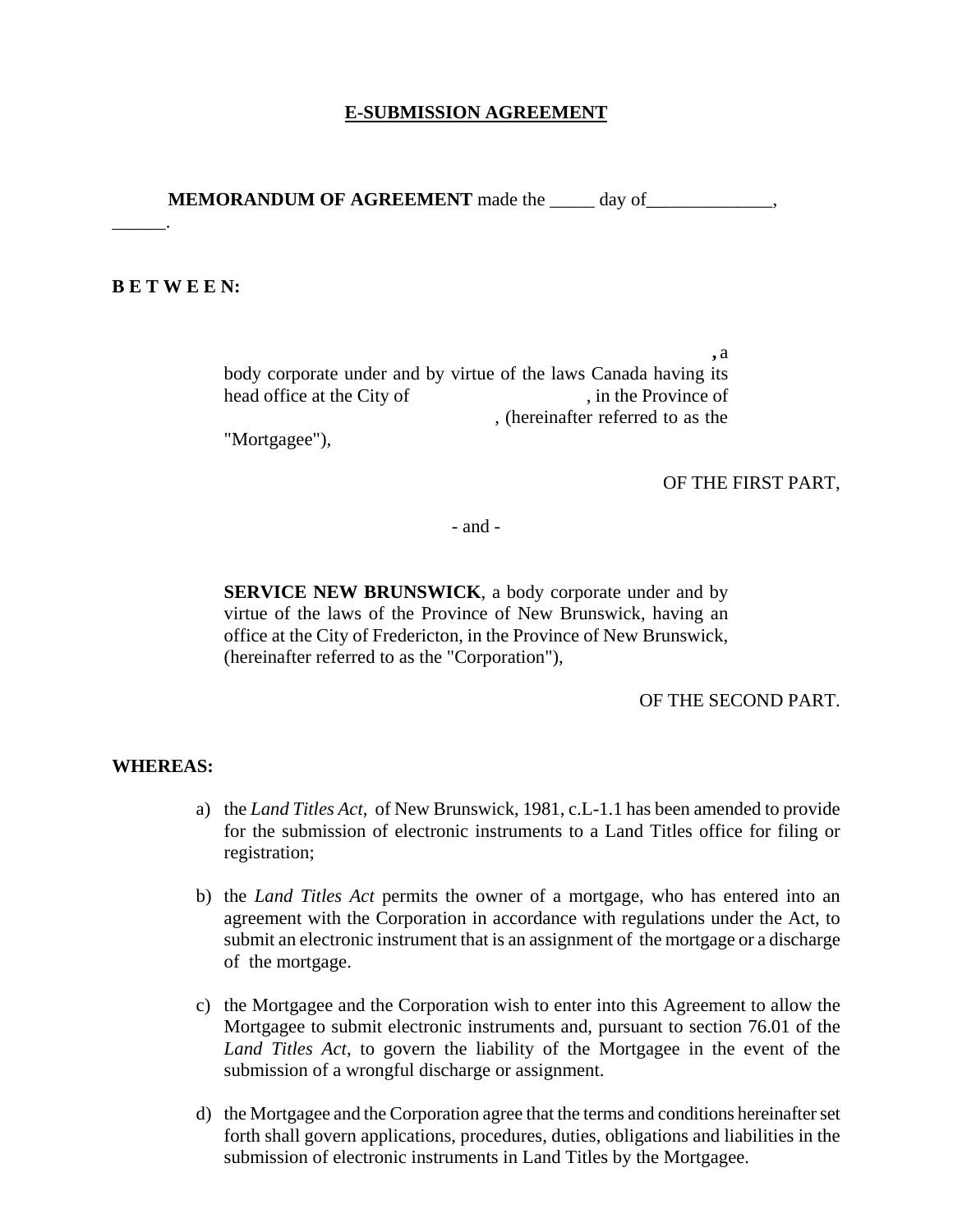**NOW THEREFORE THIS AGREEMENT WITNESSETH THAT** for and in consideration of the premises and the mutual covenants and agreements herein contained and for other good and valuable consideration (the receipt and sufficiency of which is hereby acknowledged), the parties hereto covenant and agree as follows:

## **1. Interpretation**

1.1 In this Agreement

"Act" means the *Land Titles Act*, c.L-1.1 of the Revised Statutes of New Brunswick, as amended;

''Agreement" means this Agreement and any agreement or schedule that is supplementary to or in amendment of this Agreement;

"Effective Date" means the effective date referred to in clause 11.1

''electronic instrument'' means an instrument in electronic format;

''electronic submission'' means the submission of an electronic instrument for registration or filing under the *Land Titles Act* using the technology supplied by the Corporation;

1.2 Headings are inserted in this Agreement solely for the convenience of the parties and are not intended to be used as an aid in the interpretation of this Agreement.

1.3 Where the context requires, words in the singular include the plural, and words in the plural include the singular, and words imparting the masculine gender include the feminine and neuter genders.

## **2. Exchange of Information**

2.1 Following the Effective Date, the Corporation shall promptly notify the Mortgagee in writing of the following:

a) termination of this Agreement, or

b) any claim or potential claim against the Mortgagee resulting from an alleged wrongful discharge of mortgage or an alleged wrongful assignment of mortgage by the Mortgagee when such claim or potential claim comes to the attention of the Corporation.

2.2 Upon request by the Mortgagee and also if a mutually acceptable schedule has been agreed upon between the parties, then in accordance with that schedule, the Corporation agrees to provide to the Mortgagee details of electronic submissions made by the Mortgagee.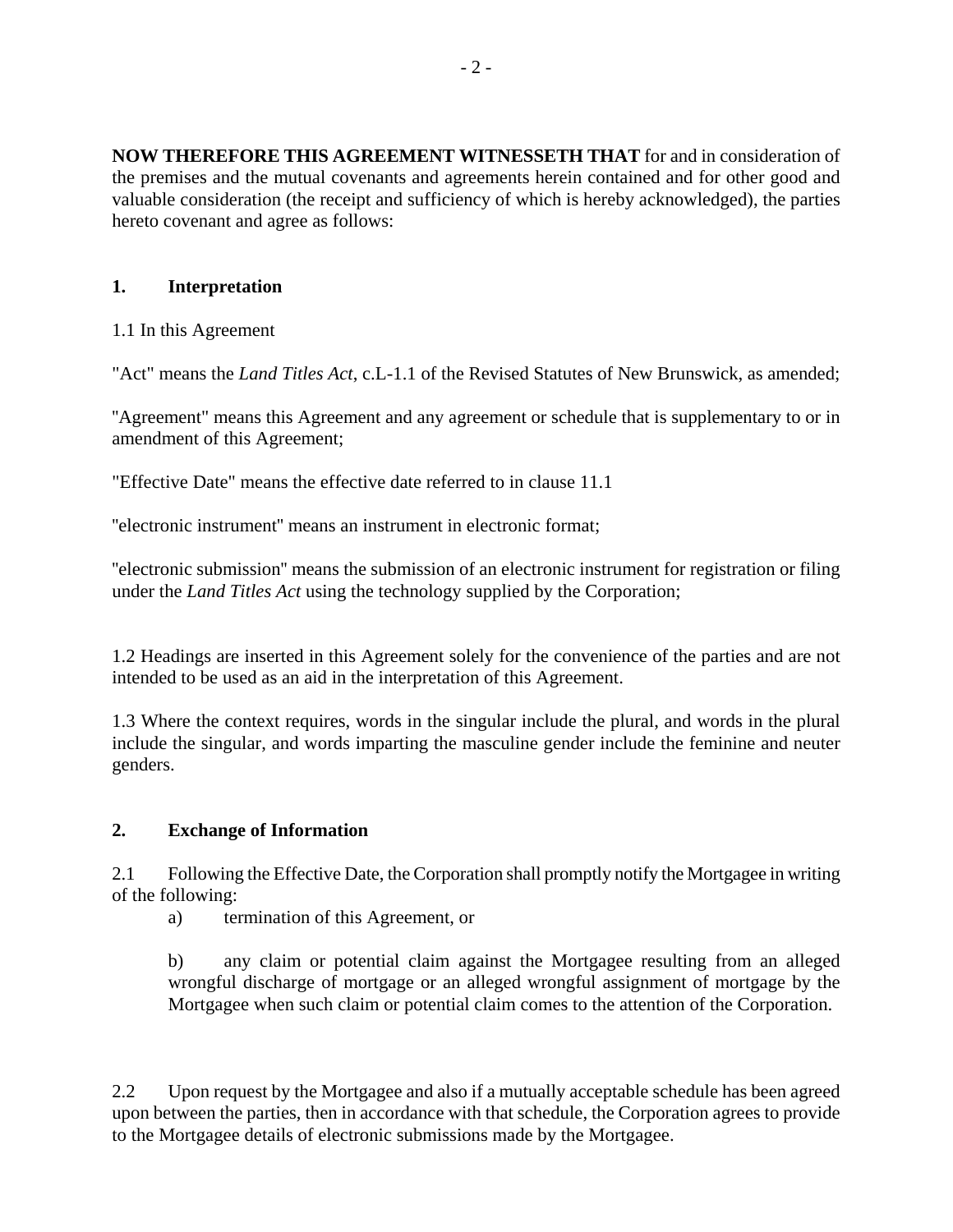## **3. Obtaining Access**

3.1 Access to the technology put in place by Service New Brunswick for the submission of electronic instruments will be granted to the Mortgagee upon:

- a) The Corporation receiving a duly executed version of this Agreement in duplicate at the Corporation 's address stated in clause 9, and
- b) The Mortgagee having established an account with the Corporation for electronic funds transfers for the payment of registration fees and any other fees payable to the Corporation.

3.2 The Mortgagee may request that the Corporation issue to the Mortgagee more than one user account. In such eventuality all user accounts issued to the Mortgagee shall be governed by this Agreement.

3.3 The Mortgagee may assign a user account to a service provider who provides services to the Mortgagee relating to instruments of the Mortgagee or activity by the service provider through the account issued to the Mortgagee. In such eventuality, the Mortgagee will be responsible for all electronic submissions made by such service provider and will use its reasonable best efforts to ensure that such service provider complies with the provision of this Agreement relating to electronic submissions.

# **4. Liability**

4.1 The Mortgagee acknowledges and agrees that the Corporation will react to any electronic instrument submitted by the Mortgagee according to its tenor and intent in accordance with subsection 15(3) of the Act. If the Corporation fails to react to the electronic instrument in accordance with its tenor and intent, the Corporation shall be liable to the Mortgagee for all claims, costs, expenses, judgments, cause of action, legal fees, litigation or court costs whatsoever (hereinafter referred to as ''claim'' or ''claims'') against the Mortgagee arising from the Corporation's failure to react correctly to the electronic instrument.

4.2 The Mortgagee acknowledges and agrees that the Mortgagee will be liable for all claims, payable by the Corporation in respect of an electronic submission made by the Mortgagee or by any person that has utilized a Mortgagee's user account and password, whether such electronic submission was authorized or not by the Mortgagee or whether such submission contains errors and omissions that resulted in the claim as a result of use of the Mortgagee's user account ID and password, other than any use attributable to the Corporation's negligence, willful blindness or misuse of the Mortgagee's account due to fraud by an employee, officer, director or agent of the Corporation and the Mortgagee will save harmless and fully indemnify the Corporation in such event.

4.3 The Corporation acknowledges and agrees that the Corporation will be liable to the Mortgagee in respect of all claims resulting from the Corporation's negligence, willful blindness or the misuse of the Mortgagee's account due to fraud by an employee, officer, director or agent of the Corporation and the Corporation will save harmless and fully indemnify the Mortgagee in such event.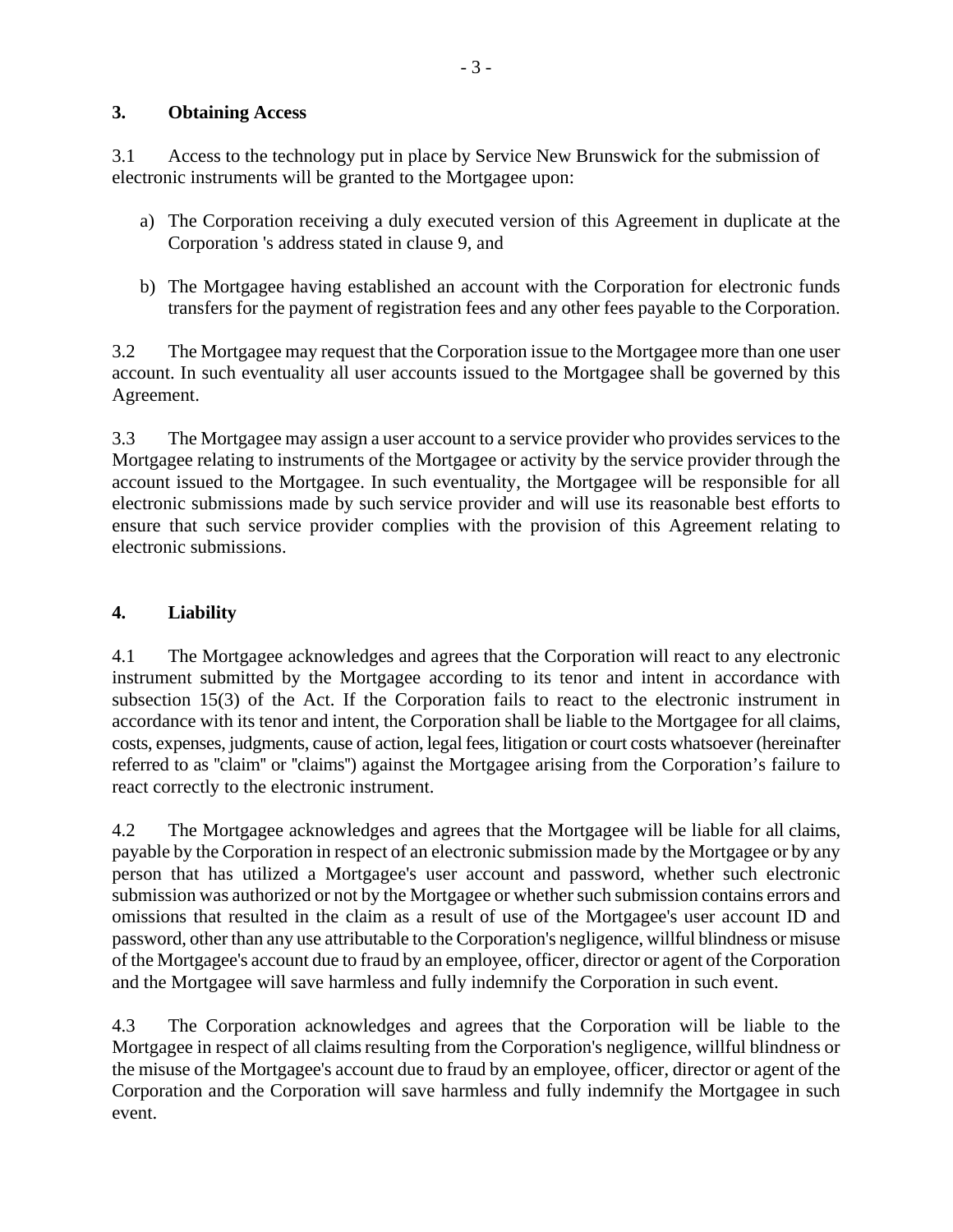#### **5. Arbitration**

5.1 Either party (the "Complainant") may refer any dispute as to the construction, interpretation or application of this Agreement to arbitration by giving the other party ("Respondent") hereto notice of the dispute and a brief description thereof. Each party shall name an arbitrator within twenty (20) business days of the notice of dispute being given to the Respondent. The Respondent shall respond to the notice of dispute within fifteen (15) business days of receiving it from the Complainant. The two arbitrators shall within fifteen (15) business days of the appointment of the second arbitrator appoint a third arbitrator. The arbitrators shall specify time limits by which acts are to be done in order to have the dispute dealt with expeditiously. The arbitration shall be conducted in accordance with the *Arbitration Act*, Acts of New Brunswick, 1992, c. A-10.1, as amended. Such arbitration shall be held in Fredericton and the decision by a simple majority of the panel of arbitrators shall be final and binding on the parties and may be enforced in a court of competent jurisdiction. The arbitration shall be conducted in accordance with the Rules of Court of New Brunswick except to the extent the parties otherwise agree. The costs of arbitration shall be borne equally by the parties.

5.2 In the event that either party fails to take any action within the time limits specified in this article or any time limits specified by the arbitrators, such party shall be deemed to be in default and the dispute may be decided in favor of the party not in default.

### **6. Governing Law**

6.1 This Agreement shall be governed by and construed in accordance with the laws of the Province of New Brunswick and the laws of Canada applicable therein and the parties hereto irrevocably attorn to the jurisdiction of the Courts of the Province of New Brunswick as the final and proper forum for determination of any dispute hereunder.

## **7. Changes to the Agreement**

7.1 Any modifications to this Agreement shall be in writing and signed by the duly appointed officers of both parties.

#### **8. Termination**

8.1 This Agreement shall terminate on the earliest of the following dates:

- a) January 1, 2040; or
- b) the date that is specified in a notice of termination given by either party to the other, provided that the date specified in any such notice of termination shall not be less than 180 days after giving of the notice of termination to the party to whom it was directed; or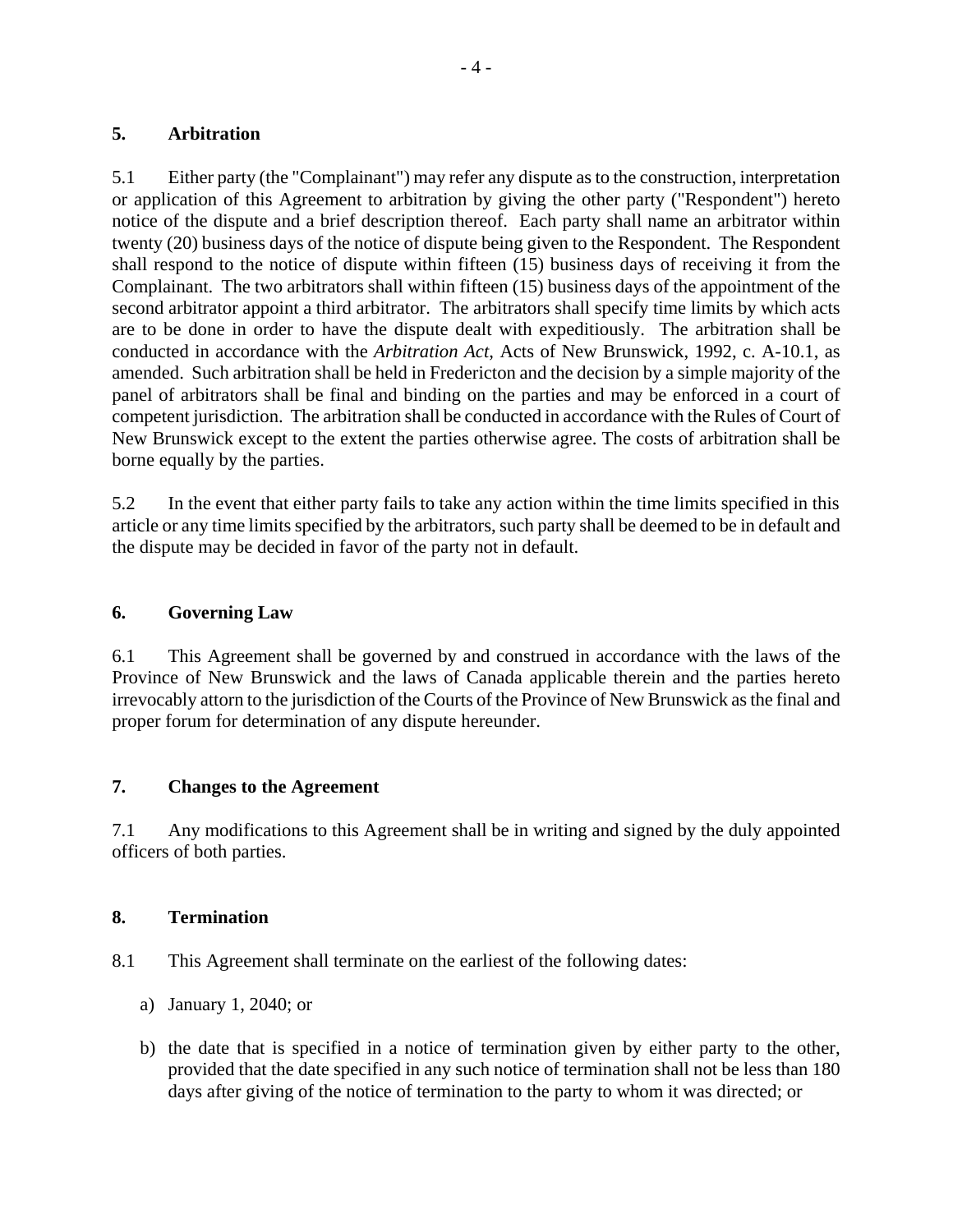c) the date that is thirty (30) days following the giving of notice by the Corporation to the Mortgagee that in the opinion of the Corporation the continued privilege to submit electronic instruments to be registered under the Act increases materially the responsibility of the Corporation.

8.2 Upon termination of this Agreement, neither party shall be entitled to make upon the other any claim or demand whatsoever for damages, costs or losses suffered or incurred, or to be suffered or incurred, whether direct or consequential, arising out of, or in any manner related to, the termination of this Agreement.

8.3 Notwithstanding termination of this Agreement, the liability set out in article 4 of this Agreement shall survive such termination with respect to any electronic instrument submitted before such termination.

#### **9. Notice**

9.1 Any notice or document required or permitted to be given by this Agreement to a party hereto shall be in writing and is sufficiently given if served in the manner provided for personal service under the Rules of Court of New Brunswick to such party addressed as follows:

in the case of the Mortgagee to:

 Fax: E-mail:

To the attention of (Authorized officer)

in the case of the Corporation to:

Service New Brunswick Attention: Registrar General Land Titles P.O. Box 1998 985 College Hill Road Fredericton, NB E3B 5G4 Fax: 506-444-3033 E-mail: (Registrar General E-mail Address)

#### **10. Effective Date**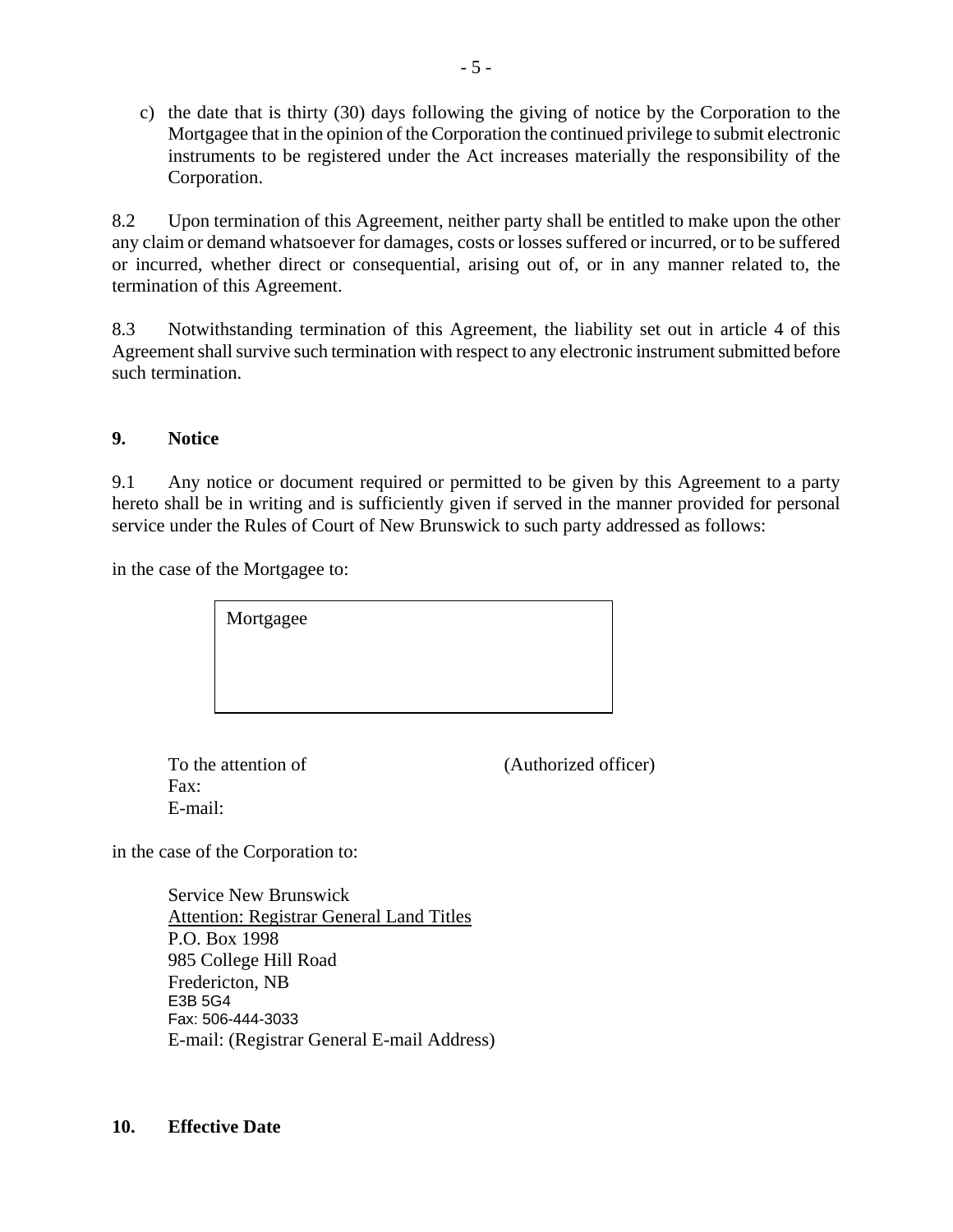10.1 This Agreement comes into force on the date that access to the technology put in place by the Corporation for the submission of electronic instruments has been granted to the Mortgagee.

# **11. Assignment**

11.1 Neither party may assign this Agreement without the prior written consent of the other which consent shall not be unreasonably withheld or delayed.

# **12. No Agency or Partnership**

12.1 Nothing in this Agreement shall be construed to constitute one party as an agent, associate or partner of the other party.

# **13. Designated instruments and Mortgagee's authority**

13.1 Notwithstanding anything to the contrary contained herein this Agreement and subject to clauses 13.2 and 13.3, the Mortgagee will only be able to submit to a Land Titles office for filing or registration an electronic discharge of its own mortgage or that of its designated subsidiaries or affiliates, in circumstances where the Mortgagee is otherwise legally entitled to execute the discharge of the mortgage in paper format.

13.2 The Mortgagee will be able to similarly submit an assignment of its own mortgage once an assignment of mortgage has been designated by regulations under the Act for filing or registration in electronic format.

13.3 The Mortgagee certifies that it also has the legal authority to submit electronic assignments and discharges of mortgage for the entities listed in Schedule ''A'' hereto attached and undertakes that it will not submit any electronic assignments and discharges of mortgage for entities other than those listed in Schedule ''A'' hereto attached, which Schedule ''A'' may be amended from time to time by the parties to this Agreement.

## **14. Entire Agreement**

14.1 This Agreement, including the Schedules hereto embodies the agreement of the parties hereto with regard to the matters dealt with herein, and that no understanding or agreements, oral or otherwise, exist between the parties except as herein expressly set out.